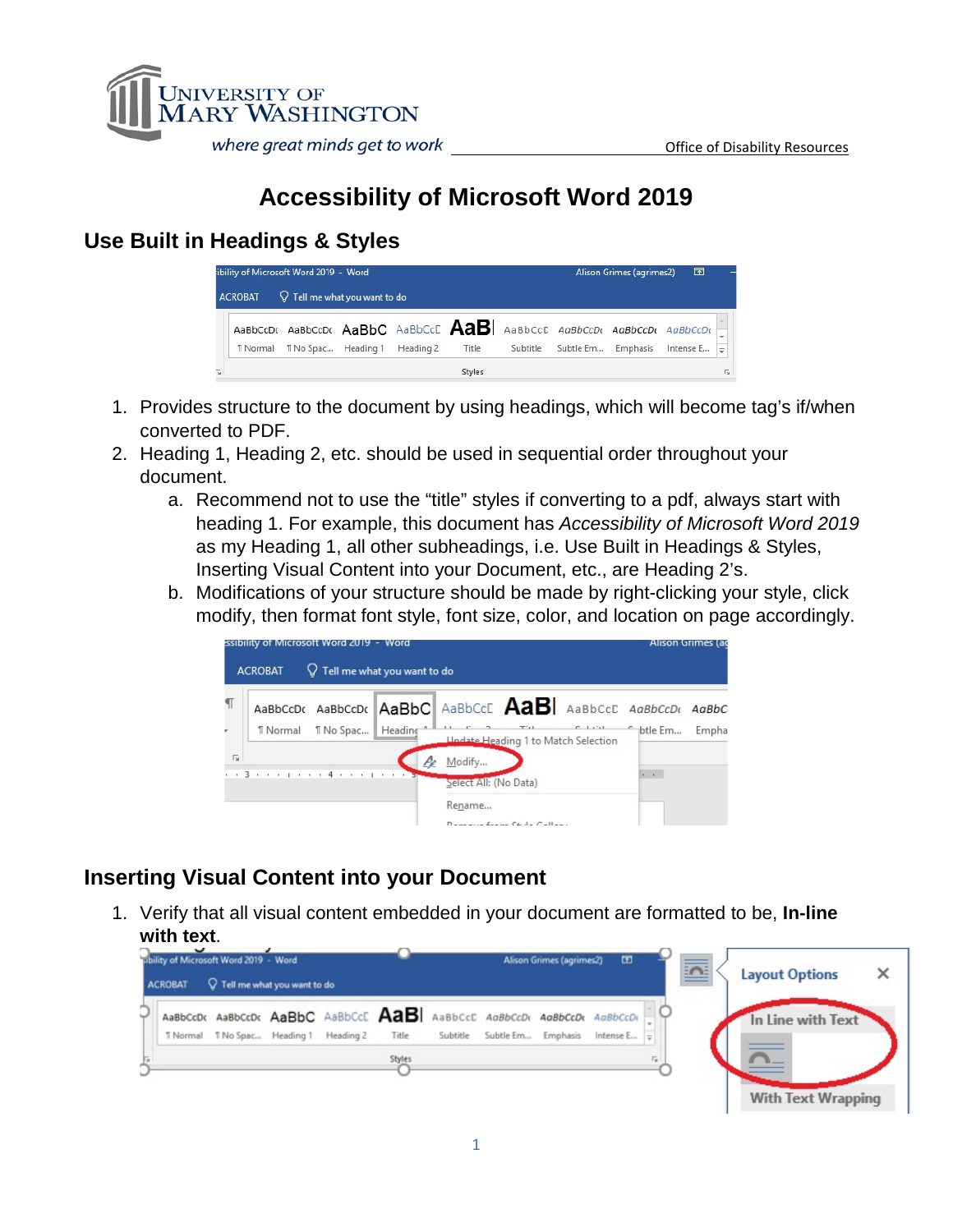# **Provide Alternative Text for all Visual Content including: Graphics, shapes, SmartArt, charts, and embedded objects.**

1. Right-click the visual content, select **Edit Alt Text.**



- 2. The Alt Text pane will open on the right side of your document.
- 3. Provide meaningful information about the visual content in the description box.
	- a. In this box you can mark as decorative if content is not important to the user. Special note: When used item is tagged as Artifact in the tag structure when converted to a PDF. This means the image will not be read by a screen reader and will continue reading the text.



b. Recommend not to use the "Generate a Discerption for me" button.